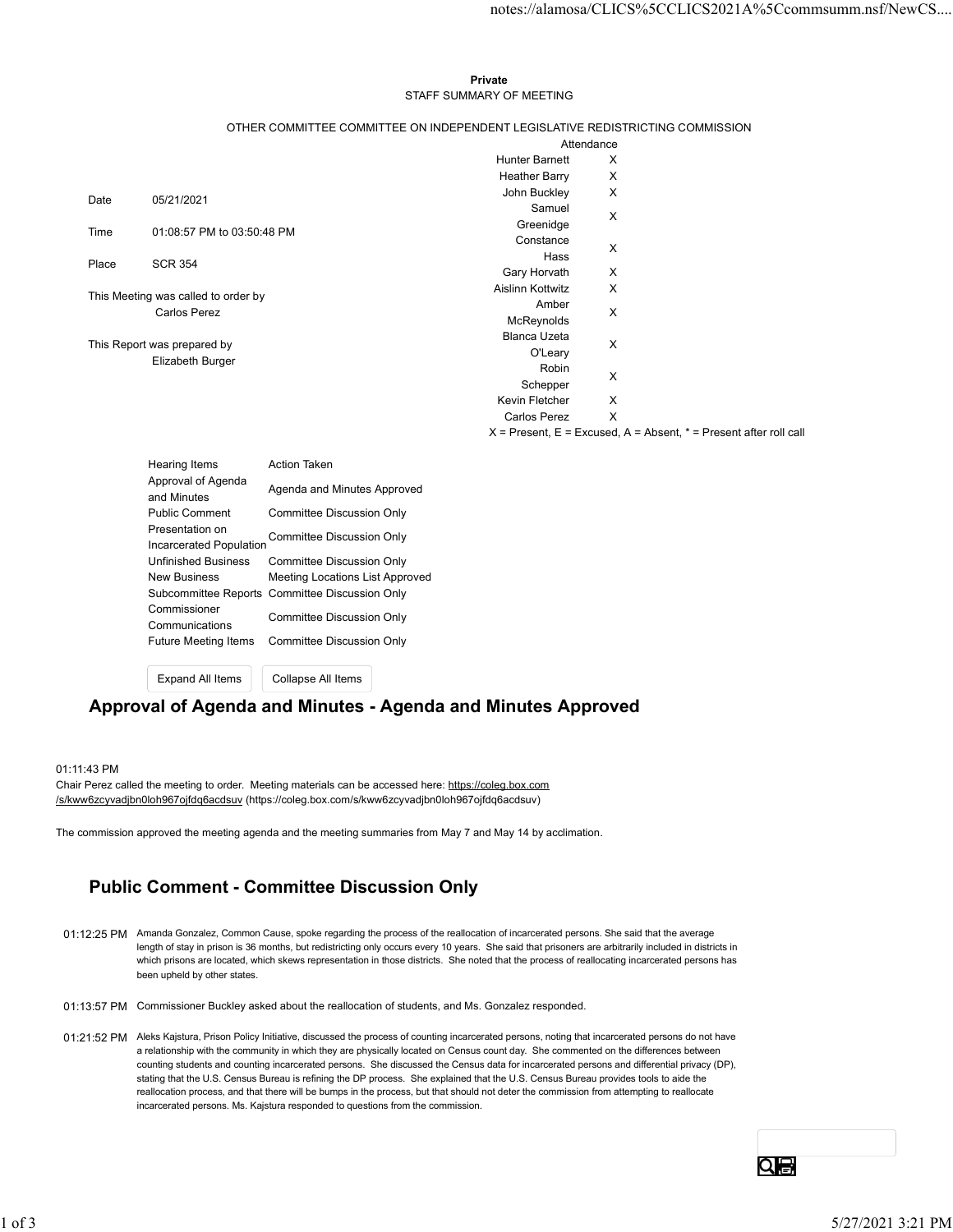## Presentation on Incarcerated Population - Committee Discussion Only

- 01:29:25 PM Jerry Barry, Independent Redistricting Commissions Staff, began by explaining the process of reallocating prisoners. He noted that two states engaged in the process in 2011, and additional states are exploring the process in this redistricting cycle. He noted the issue was litigated ten years ago, and these cases upheld the ability of states to engage in the process. He highlighted the arguments in favor of reallocating prisoners. He responded to questions from Commissioner Fletcher about how the issue relates to the principle of one person one vote.
- 01:37:26 PM Mr. Barry continued by discussing the potential cons of reallocating incarcerated persons. He noted that Colorado has counted prisoners in the districts of the prison in which they are located for the past 50 years. He discussed the potential partisan nature of the issue. He responded to questions from the commission regarding the movement of persons in and out of districts, and other states that have engaged in the process of reallocating incarcerating persons. Mr. Barry further responded to questions about whether the congressional and legislative commissions would both have to agree to engage in the process in order for the process to occur. Mr. Barry further responded to questions from the commission regarding compliance with state law and the interrogatories that are pending before the Colorado Supreme Court. He further responded to questions about reallocating out-of-state incarcerated persons, and Mr. Barry noted that the commission is not able to reallocate federal incarcerated persons.
- 01:47:26 PM Mr. Barry continued by discussing the reallocation process. He explained that the commission has been provided a list of incarcerated persons in state facilities as of April 2021, including the person's last known address and demographic data. He discussed how the process of reallocating the incarcerated persons would happen, and how the use of DP by the U.S. Census Bureau complicates the process. Mr. Barry commented on processes that the commission would have to provide guidance on, for instance, if the U.S. Census Bureau data indicates there are fewer incarcerated persons in the census block than those identified by the Colorado Department of Corrections. The commission discussed the process of giving input to staff on how to address the reallocation process.
- 02:05:27 PM Louis Pino, Independent Redistricting Commissions Staff, shared information about in which facilities and in which counties the incarcerated population is located, and responded to commissioner questions regarding the noise in the data that will be added by the DP process. Commissioner Buckley asked about the process of relocating the incarcerated population and into which counties that they are likely to be relocated. Mr. Pino noted that the data was preliminary and could change as the process continues.
- 02:13:04 PM Mr. Pino responded to questions from the commission regarding persons incarcerated in federal prisons, the terminology to use for the process of the reallocation of individuals incarcerated in prisons, and the federal Voting Rights Act. Mr. Barry noted that the preliminary plan will not include any adjustments to reallocate the incarcerated population. Commissioner Greenidge commented on the number of persons involved in the reallocation process.

# Unfinished Business - Committee Discussion Only

02:27:25 PM The commission discussed the redistricting timeline and public comment process. Mr. Barry discussed the comment process for the preliminary plan, and clarified that the deadline for comments is so that staff can consider the comments when creating the preliminary plan. Jessika Shipley, Independent Redistricting Commissions Staff, noted that the commissioners should submit comments through the web comment form or by emailing the redistricting commission email address, and staff would consider them with the general public comments when creating the preliminary plan. She further responded to questions about the ability of commissioners to suggest changes to the staff maps. UNITINSTRED BUISINESS - COMMITTED UNSCUSSION UNITY<br>
2227.25 PM The commission discussed the redistricting timeline and public comment process. Mr. Barry discussed the<br>
comment process for the preliminary plan, and darbitin

# New Business - Meeting Locations List Approved

02:41:04 PM Commissioner Schepper noted that the legislative and congressional commissions have been working together on a proposed set of public hearing locations. She shared the list of possible hearing locations, and the rationale for picking specific locations.